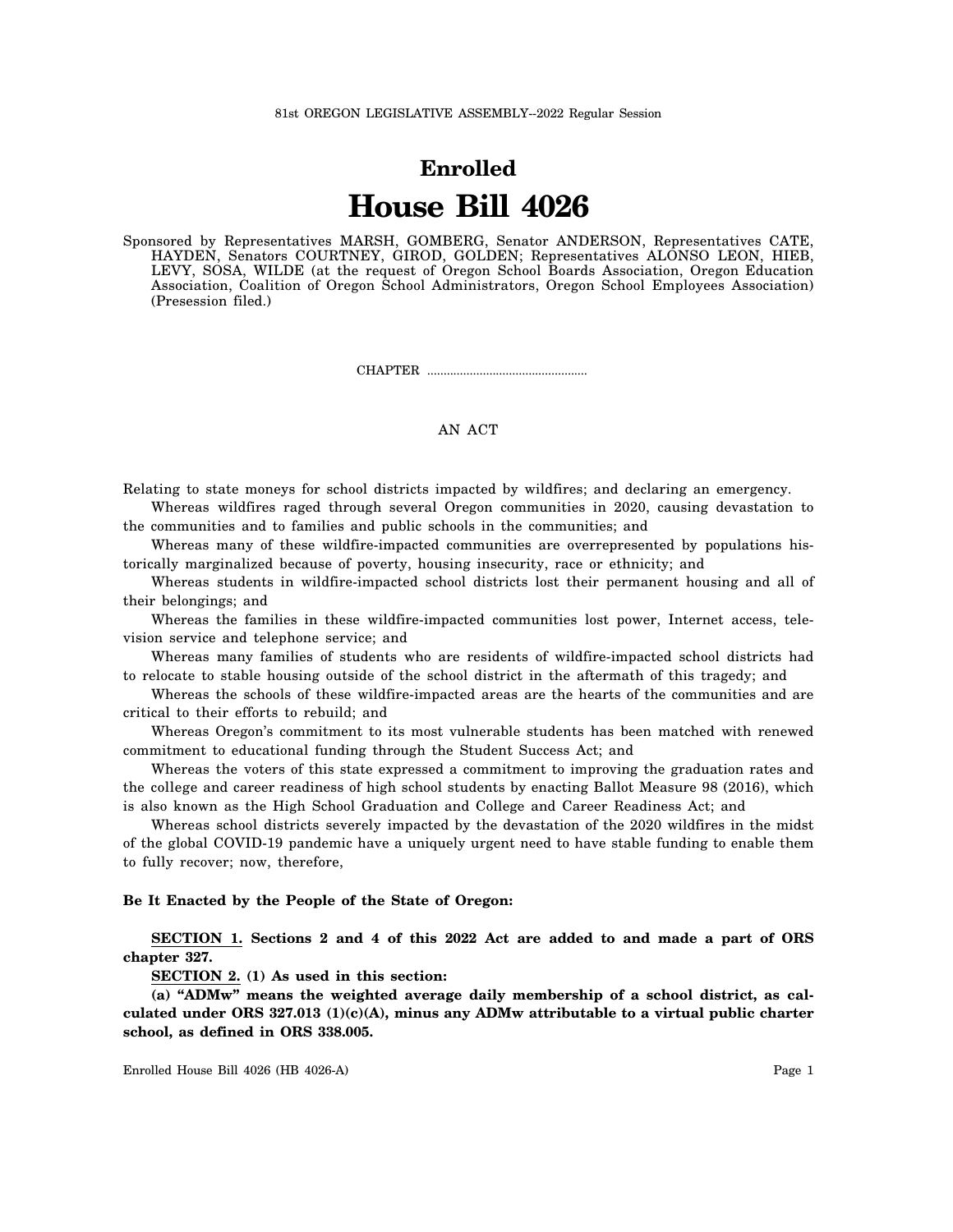**(b) "District ADM" means the average daily membership, as defined in ORS 327.006, for a school district, minus any ADM attributable to a virtual public charter school, as defined in ORS 338.005.**

**(c) "District extended ADMw" means the ADMw or ADMw of the prior year, whichever is greater.**

**(d) "2020 wildfires" includes all wildfires that were identified in an executive order issued by the Governor in accordance with the Emergency Conflagration Act under ORS 476.510 to 476.610 between August 1 and September 30, 2020.**

**(2) In addition to distributions made from the State School Fund and the Student Investment Account and apportionments made from the High School Graduation and College and Career Readiness Fund, the Department of Education shall award grants each school year to wildfire-impacted school districts as provided by this section.**

**(3) A school district may apply for a grant under this section if:**

**(a) The district ADM, as compared to the district ADM for the 2019-2020 school year, decreased for any school year occurring after the 2019-2020 school year; and**

**(b) The school district can demonstrate that one or more of the following occurred:**

**(A) One or more school buildings of the school district were damaged as the result of the 2020 wildfires and that damage resulted in students being displaced from the building or the building being closed to students;**

**(B) Housing within the boundaries of the school district was damaged as a result of the 2020 wildfires and that damage resulted in students being displaced from the school district; or**

**(C) Any other circumstances identified by the State Board of Education by rule as being directly related to the 2020 wildfires and causing a decrease in the district ADM.**

**(4)(a) Except as provided by subsection (5) of this section, the amount of a grant awarded under this section shall equal the greater of the sum calculated under paragraph (b) or (c) of this subsection.**

**(b) The following shall be added to determine the difference in amounts distributed to a school district based on ADMw:**

**(A) The difference between the following, in relation to distributions from the State School Fund under ORS 327.013:**

**(i) The amount that would have been distributed to the school district for the current school year from the State School Fund under ORS 327.013, as calculated based on the district extended ADMw for the 2019-2020 school year; and**

**(ii) The amount actually distributed to the school district for the current school year from the State School Fund under ORS 327.013, as calculated based on the district extended ADMw for the current school year;**

**(B) The difference between the following, in relation to distributions from the Student Investment Account under ORS 327.195:**

**(i) The amount that would have been distributed to the school district for the current school year from the Student Investment Account under ORS 327.195, as calculated based on the district extended ADMw for the 2019-2020 school year; and**

**(ii) The amount actually distributed to the school district for the current school year from the Student Investment Account under ORS 327.195, as calculated based on the district extended ADMw for the current school year; and**

**(C) The difference between the following, in relation to apportionments from the High School Graduation and College and Career Readiness Fund under ORS 327.859:**

**(i) The amount that would have been apportioned to the school district for the current school year from the High School Graduation and College and Career Readiness Fund under ORS 327.859, as calculated based on the district extended ADMw for the 2019-2020 school year; and**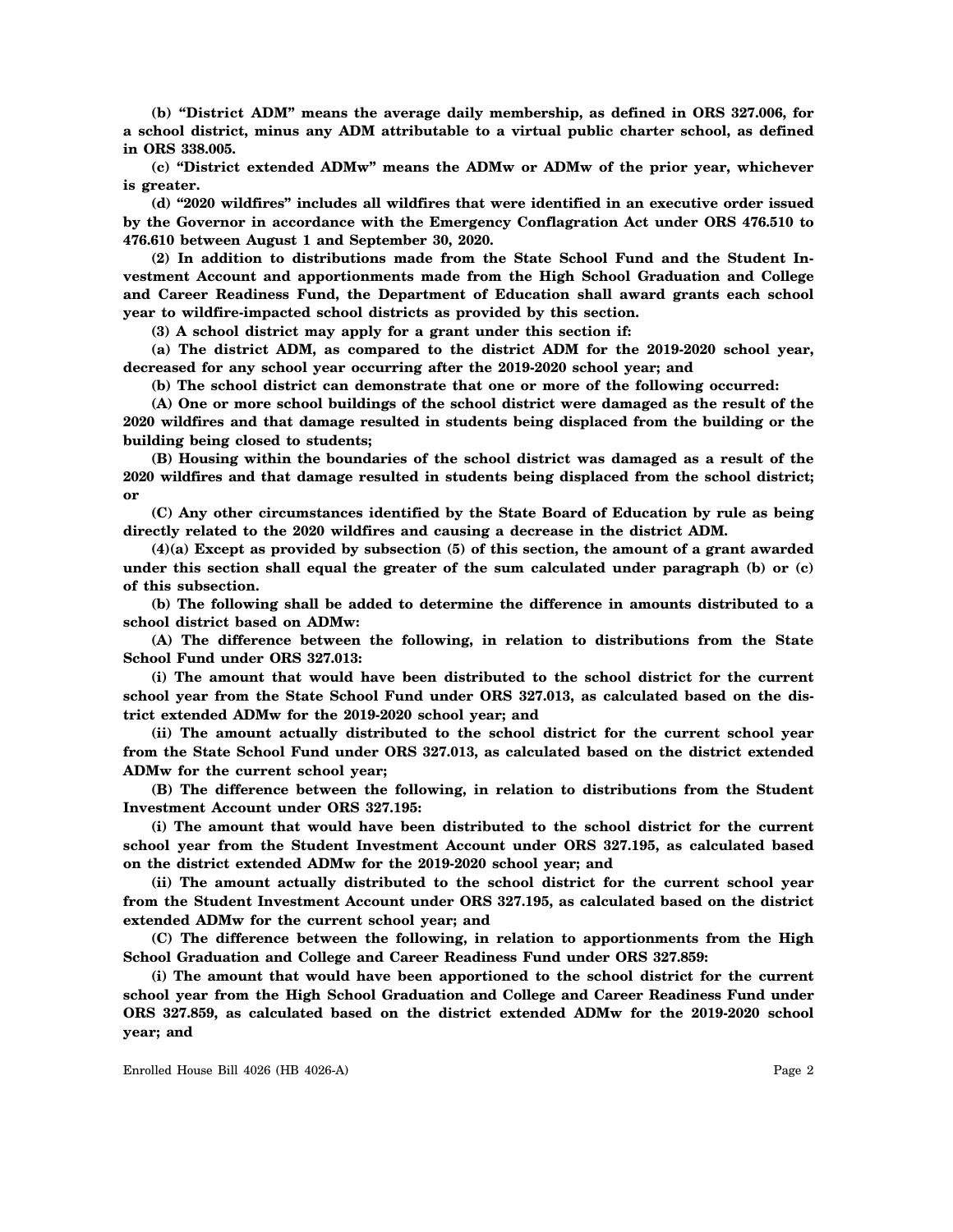**(ii) The amount actually apportioned to the school district for the current school year from the High School Graduation and College and Career Readiness Fund under ORS 327.859, as calculated based on the district extended ADMw for the current school year.**

**(c) The following shall be added to determine the difference in amounts distributed to a school district based on district ADM:**

**(A) The difference between the following, in relation to distributions from the State School Fund under ORS 327.013:**

**(i) The amount that would have been distributed to the school district for the current school year from the State School Fund under ORS 327.013, as calculated based on the district ADM for the 2019-2020 school year; and**

**(ii) The amount actually distributed to the school district for the current school year from the State School Fund under ORS 327.013, as calculated based on the district ADM for the current school year;**

**(B) The difference between the following, in relation to distributions from the Student Investment Account under ORS 327.195:**

**(i) The amount that would have been distributed to the school district for the current school year from the Student Investment Account under ORS 327.195, as calculated based on the district ADM for the 2019-2020 school year; and**

**(ii) The amount actually distributed to the school district for the current school year from the Student Investment Account under ORS 327.195, as calculated based on the district ADM for the current school year; and**

**(C) The difference between the following, in relation to apportionments from the High School Graduation and College and Career Readiness Fund under ORS 327.859:**

**(i) The amount that would have been apportioned to the school district for the current school year from the High School Graduation and College and Career Readiness Fund under ORS 327.859, as calculated based on the district ADM for the 2019-2020 school year; and**

**(ii) The amount actually apportioned to the school district for the current school year from the High School Graduation and College and Career Readiness Fund under ORS 327.859, as calculated based on the district ADM for the current school year.**

**(5) The department may prorate the amount of a grant calculated under subsection (4) of this section if the department finds, based on rules adopted by the State Board of Education, that only a portion of the decrease in district ADM, as compared to the 2019-2020 school year, is attributable to the 2020 wildfires.**

**(6) A school district may qualify for a grant under this section only for school years in which the district ADM for the current school year is less than the district ADM for the 2019-2020 school year.**

**(7)(a) The department shall award grants under this section from moneys available in the School Stabilization Subaccount for Wildfire-impacted School Districts established under section 4 of this 2022 Act.**

**(b) When awarding a grant, the department shall identify the portion of the grant that is attributable to:**

**(A) Distributions from the State School Fund under ORS 327.013;**

**(B) Distributions from the Student Investment Account under ORS 327.195; and**

**(C) Apportionments from the High School Graduation and College and Career Readiness Fund under ORS 327.859.**

**(c) A school district that receives a grant under this section shall use the portions of the grant for the purposes for which the portions were intended, including:**

**(A) Using the portion of the grant attributable to distributions from the Student Investment Account in a manner that is consistent with how the school district uses other distributions from the account; and**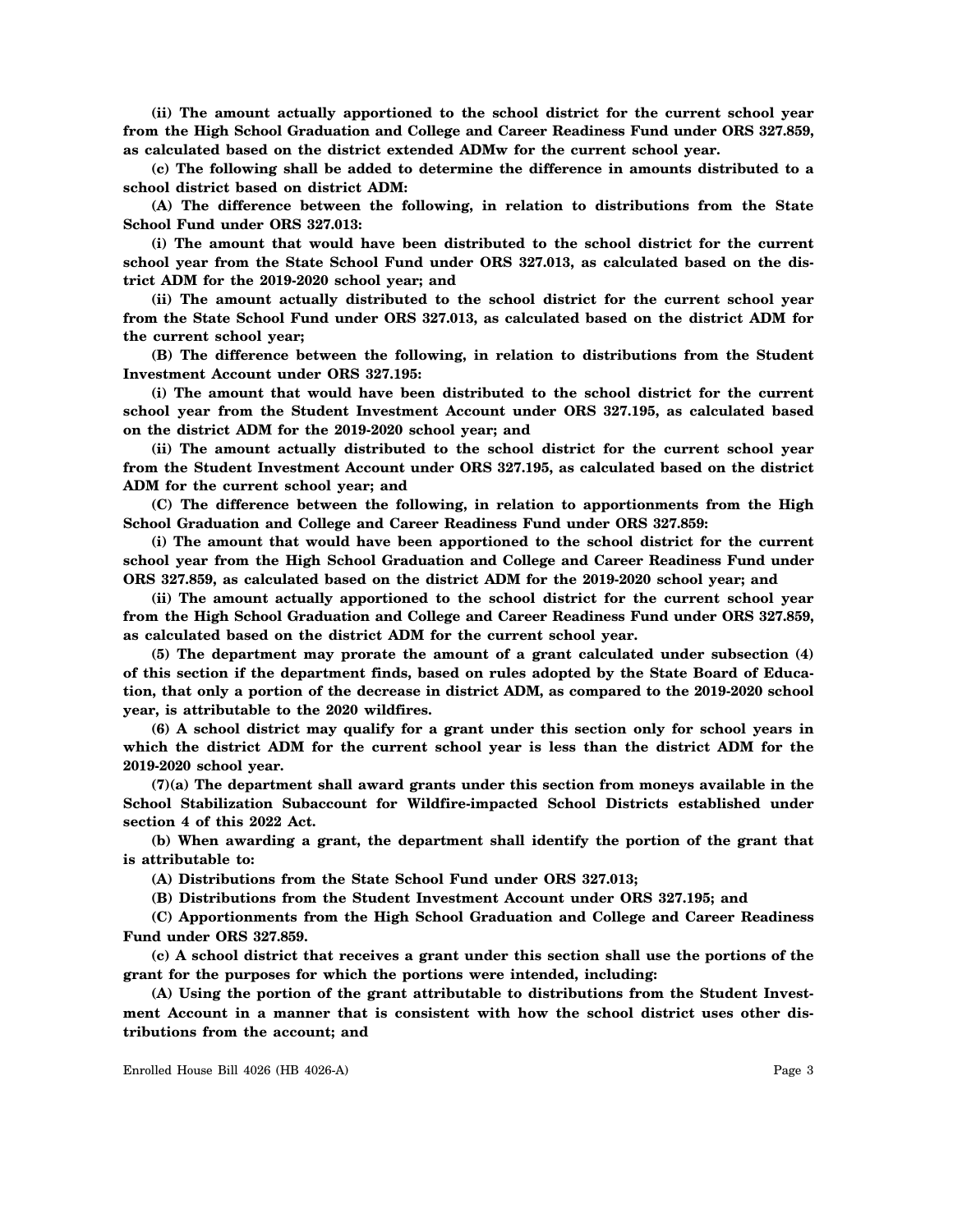**(B) Using the portion of the grant attributable to apportionments from the High School Graduation and College and Career Readiness Fund in a manner that is consistent with how the school district uses other apportionments from the fund.**

**(8) The State Board of Education shall adopt any rules necessary for the administration of this section, including adopting a reporting requirement to ensure compliance with the provisions of subsection (7)(c) of this section.**

**SECTION 3. (1) Section 2 of this 2022 Act applies to State School Fund and Student Investment Account distributions and to High School Graduation and College and Career Readiness Fund apportionments made for the 2021-2022, 2022-2023, 2023-2024 and 2024-2025 school years.**

**(2) The Department of Education shall award grants under section 2 of this 2022 Act to qualifying school districts for the 2021-2022, 2022-2023, 2023-2024 and 2024-2025 school years.**

**SECTION 4. (1) The School Stabilization Subaccount for Wildfire-impacted School Districts is established within the Statewide Education Initiatives Account.**

**(2) Interest earned on the School Stabilization Subaccount for Wildfire-impacted School Districts shall be credited to the subaccount.**

**(3) The School Stabilization Subaccount for Wildfire-impacted School Districts shall consist of moneys transferred to the subaccount from the Statewide Education Initiatives Account.**

**(4) Moneys in the School Stabilization Subaccount for Wildfire-impacted School Districts are continuously appropriated to the Department of Education for the purpose described in section 2 of this 2022 Act.**

**SECTION 5. In addition to the uses of the Statewide Education Initiatives Account that are authorized under ORS 327.254, the Department of Education shall transfer \$25 million from the Statewide Education Initiatives Account to the School Stabilization Subaccount for Wildfire-impacted School Districts established under section 4 of this 2022 Act for the purpose of awarding grants as provided by section 2 of this 2022 Act.**

**SECTION 6. Notwithstanding any other law limiting expenditures, the limitation on expenditures established by section 6 (4), chapter 603, Oregon Laws 2021, for the biennium ending June 30, 2023, as the maximum limit for payment of grants-in-aid, program costs and purchased services from fees, moneys or other revenues, including Miscellaneous Receipts, but excluding lottery funds, corporate activity tax funds and federal funds, collected or received by the Department of Education for programs other than those specified in sections 5 and 14, chapter 603, Oregon Laws 2021, for all other grants, is increased by \$12,500,000, for expenditures from the School Stabilization Subaccount for Wildfire-impacted School Districts established in section 4 of this 2022 Act.**

**SECTION 7. Sections 2 and 4 of this 2022 Act are repealed on July 1, 2025.**

**SECTION 8. (1) On July 1, 2025, the School Stabilization Subaccount for Wildfireimpacted School Districts established under section 4 of this 2022 Act is abolished.**

**(2) Any moneys remaining in the School Stabilization Subaccount for Wildfire-impacted School Districts on July 1, 2025, shall be transferred to the Statewide Education Initiatives Account.**

**SECTION 9. This 2022 Act being necessary for the immediate preservation of the public peace, health and safety, an emergency is declared to exist, and this 2022 Act takes effect on its passage.**